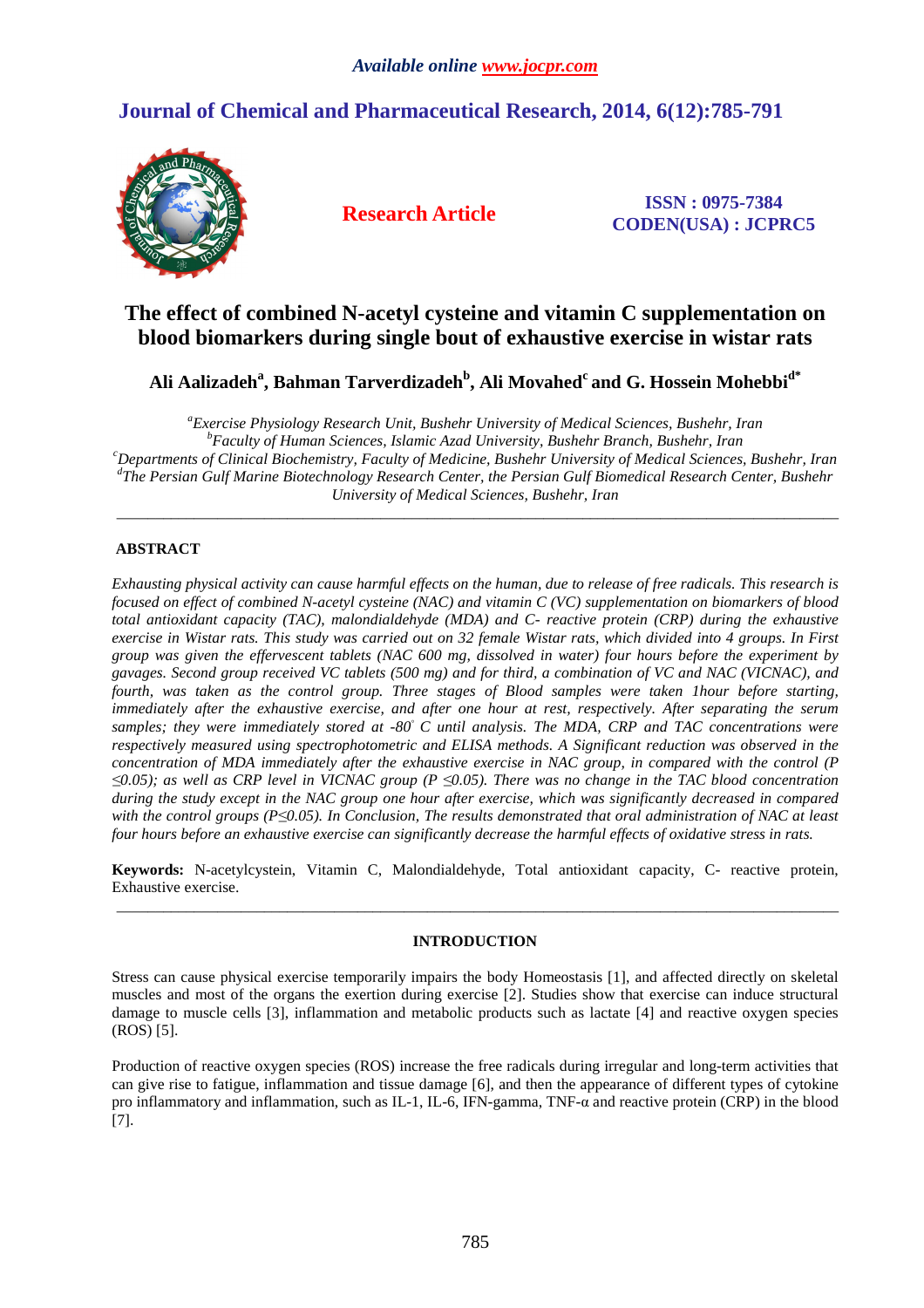Further confirmations suggests that amplified ROS induced by acute exercise may cause an imbalance between oxidative mediates and antioxidant systems, muscle fat accumulation, protein oxidation and the development of oxidative stress [8, 9].

*\_\_\_\_\_\_\_\_\_\_\_\_\_\_\_\_\_\_\_\_\_\_\_\_\_\_\_\_\_\_\_\_\_\_\_\_\_\_\_\_\_\_\_\_\_\_\_\_\_\_\_\_\_\_\_\_\_\_\_\_\_\_\_\_\_\_\_\_\_\_\_\_\_\_\_\_\_\_*

As crucial role of free radicals in the oxidation of fats, proteins and damage to DNA, it is not unexpected that are presented a number of antioxidant defense mechanisms in body against the effects of these free radicals. In general, antioxidants have the great capacity to react with free radicals and minimize their actions, so delaying or preventing the oxidative stress [10].

Many athletes believe that regular food does not meet the severity of exercise-induced stress [11].

N-Acetyl cysteine (NAC), the form of acetylated amino-L-cysteine, is an excellent resource for sulfide group, that transformed to metabolites which capable the stimulating the synthesis of glutathione, and the elimination of free radicals in body [12, 13].

Cysteine can conserve the level of glutathione, a major antioxidant in intracellular antioxidant system. Intake the NAC can raise the body's protective enzymes and consequently reduce some of the cellular damages [11]. It can reduce fatigue [10, 14] and effect on the sub maximal contractions [15, 16]. Furthermore, NAC can moderate the oxidant indices of the blood without any tiredness [17].

Vitamin C is a water soluble antioxidant that protects the body against damages induced the free radicals such as hydroxyl and superoxide anions. In addition the enzyme cofactor, it plays a role in production of collagen, carnitine, as well as reduction of mitochondrial vitamin E, lipoic acid, and GSH [18]. Laboratory researches revealed that the ascorbate can trap to 24% of the oxygen free radicals in the plasma. Reactive protein C (CRP) is a protein that released from the liver in response to numerous injuries such as surgery, tissue damage and inflammation as well as exercises. This protein can act as indicator of a systemic inflammatory disease. It is an inverse association between CRP and regular physical exercise [7, 20]. It was shown that those with low cardio-respiratory fitness had higher levels of CRP and red cell distribution. It was a significant association between elevated CRP levels and red cell with low cardio-respiratory fitness [21].

In This study the effect of combined N-acetyl cysteine (NAC) and vitamin C supplementation on biomarkers of blood total antioxidant capacity (TAC), malondialdehyde (MDA) and C- reactive protein (CRP) during single bout of exhaustive exercise in Wistar rats was performed.

## **EXPERIMENTAL SECTION**

## **Chemicals**

The NAC and vitamin C were respectively purchased from *Zambon* pharmaceutical, and *Lpks Farma*, Switzerland; other chemicals were purchased from Merck (Germany).

## **Animals**

In this study 32 female Wistar rats (250- 300 g weight, and 8- 10 weeks age) were used. All animals were kept in a climate controlled environment on a 12h light/ 12h dark cycle. Food and water were obtainable during all experimental process and all efforts were made to minimize suffering. All animal work was approved in accordance with the National Ethical Guidelines for Animal Research in Iran (2005), under Project code of 73021404911001 which was approved by the Animal Care and Use Committee of Bushehr University of Medical Sciences, Iran.

## **Experimental Groups**

The study for examine the combined effects of NAC and vitamin C based on antioxidant and inflammatory markers were carried out in four groups of rats: First group effervescent tablets were given (600 mg of NAC dissolved in water) four hours before the experiment by gavages. Second group received tablets of Vitamin C (500 mg dissolved in water) and the third group received a combination of vitamin C (500 mg) and NAC (600 mg) (VICNAC), and fourth, was taken as the control group. Three times of Blood samples were taken 1 hour before starting, immediately after the exhaustive exercise, and after one hour at rest, respectively. After separating the serum samples; they were immediately stored at -80◦ C until analysis.

## **Exhaustive Exercise Protocol**

The protocol was performed using swimming exercise. This method has more advantages than the treadmill, because swimming is a natural ability that mice are widely used [22, 23]. The result of this test was attained using swimming the rats in a deep water pool (length 75, width 70 and depth of 53 cm and the water temperature between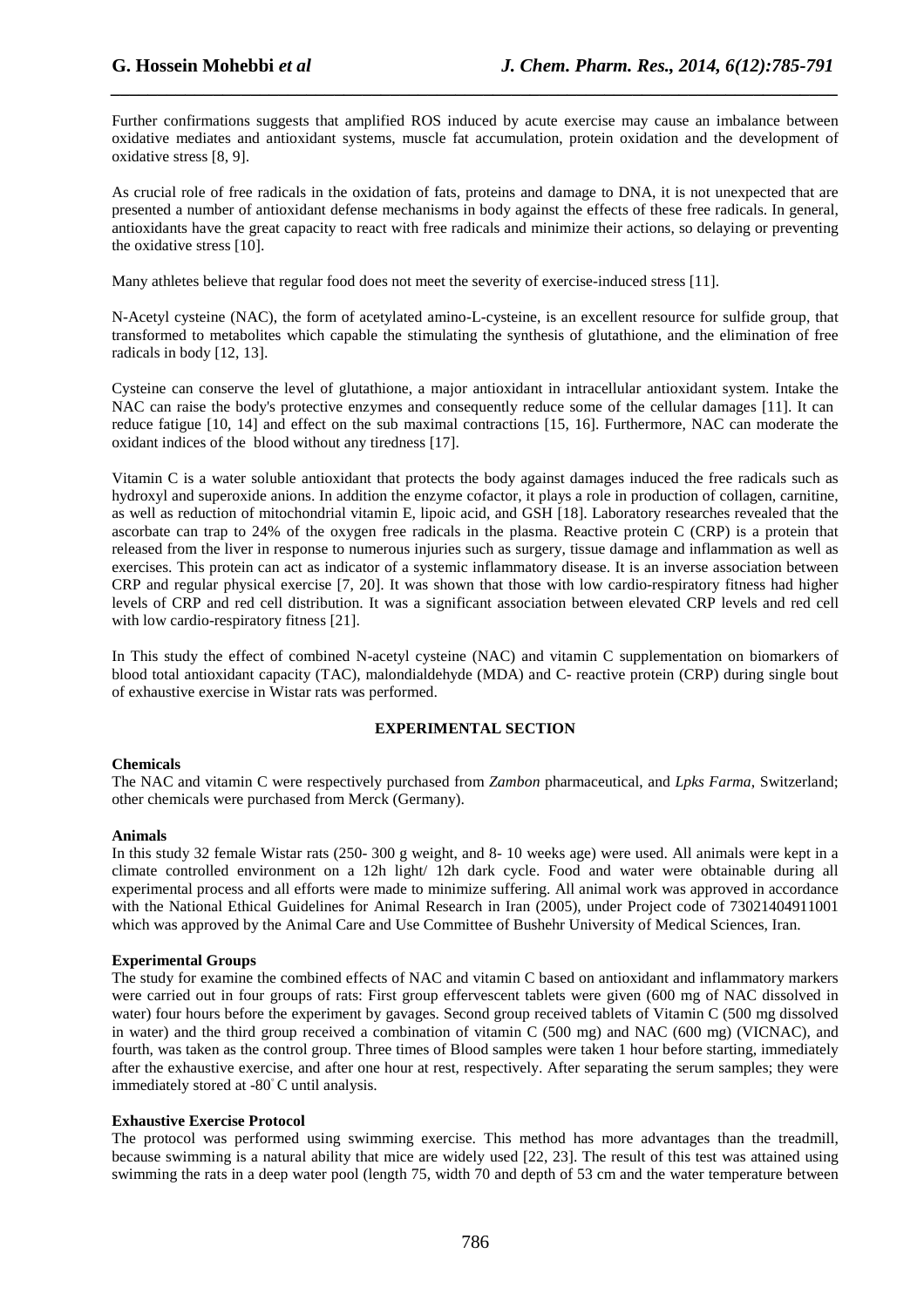33- 36 ºC), until exhaustion fatigue and suffocation sense in inspected rats, according to Veskoukis et al., (2008) [24].

*\_\_\_\_\_\_\_\_\_\_\_\_\_\_\_\_\_\_\_\_\_\_\_\_\_\_\_\_\_\_\_\_\_\_\_\_\_\_\_\_\_\_\_\_\_\_\_\_\_\_\_\_\_\_\_\_\_\_\_\_\_\_\_\_\_\_\_\_\_\_\_\_\_\_\_\_\_\_*

## **Blood Biochemical Parameters**

For the in vitro dependent antioxidant parameters of malondialdehyde (MDA), total antioxidant capacity (TAC), and reactive protein-C (CRP), with ranging from 1-3 hours before test and one hour after the test samples were immediately taken the blood samples from eyes of mice by capillary tube. After separating the serum samples; they were immediately stored at -80° C until analysis.

The MDA was measured by spectrophotometric method. The TAC and CRP were also measured by ELISA technique with biovision and DRG Assay kits, respectively.

A 600 mg sulfur amino acid of NAC from Zambon pharmaceutical, and Supplement of vitamin C (500 mg) from Lpks Farma, Switzerland as effervescent tablets were prescribed orally, using a gastric tube through the mouth and took.

## **Statistical Methods**

The data obtained from the Study were analyzed by using the SPSS software Version 18. The degree of normality was measured by Kolmogrov-smirnov. For significances differences between data, were used the ANOVA test, as well as the post-hoc test of Tukey test ( $\alpha = 0/05$ ) for comparison between means.

## **RESULTS AND DISCUSSION**

## **Concentration of CRP**

The difference in CRP concentrations between experimental groups of N- acetyl cysteine, vitamin C and VICNAC in compare to the control group at different times of pre exercise, exercise and post exercise was shown in Figure (1).

As shown in Figure. 1, comparable to results of VC, the concentrations of CRP in NAC group, in three confirmed times were decreased in compared with the control group, but not significant.

The mean concentrations of CRP in VICNAC group were decreased in before and one hour after exhaustive exercise times, but not significant; while these results were revealed the significant falling  $(P< 0/05)$  in immediately after exhaustive exercise, than the control group.



**Fig. 1: The difference in CRP concentrations between experimental groups (N - acetyl cysteine, vitamin C. and NAC + VC) and the control group at different times of pre exercise, exercise and post exercise** 

## **Concentration of TAC**

It was shown the mean concentrations of TAC for three experimental groups of N- acetyl cysteine, vitamin C, VICNAC and their control group in different intervals of pre exercise, exercise and post exercise(after 1h.) in Figure (2).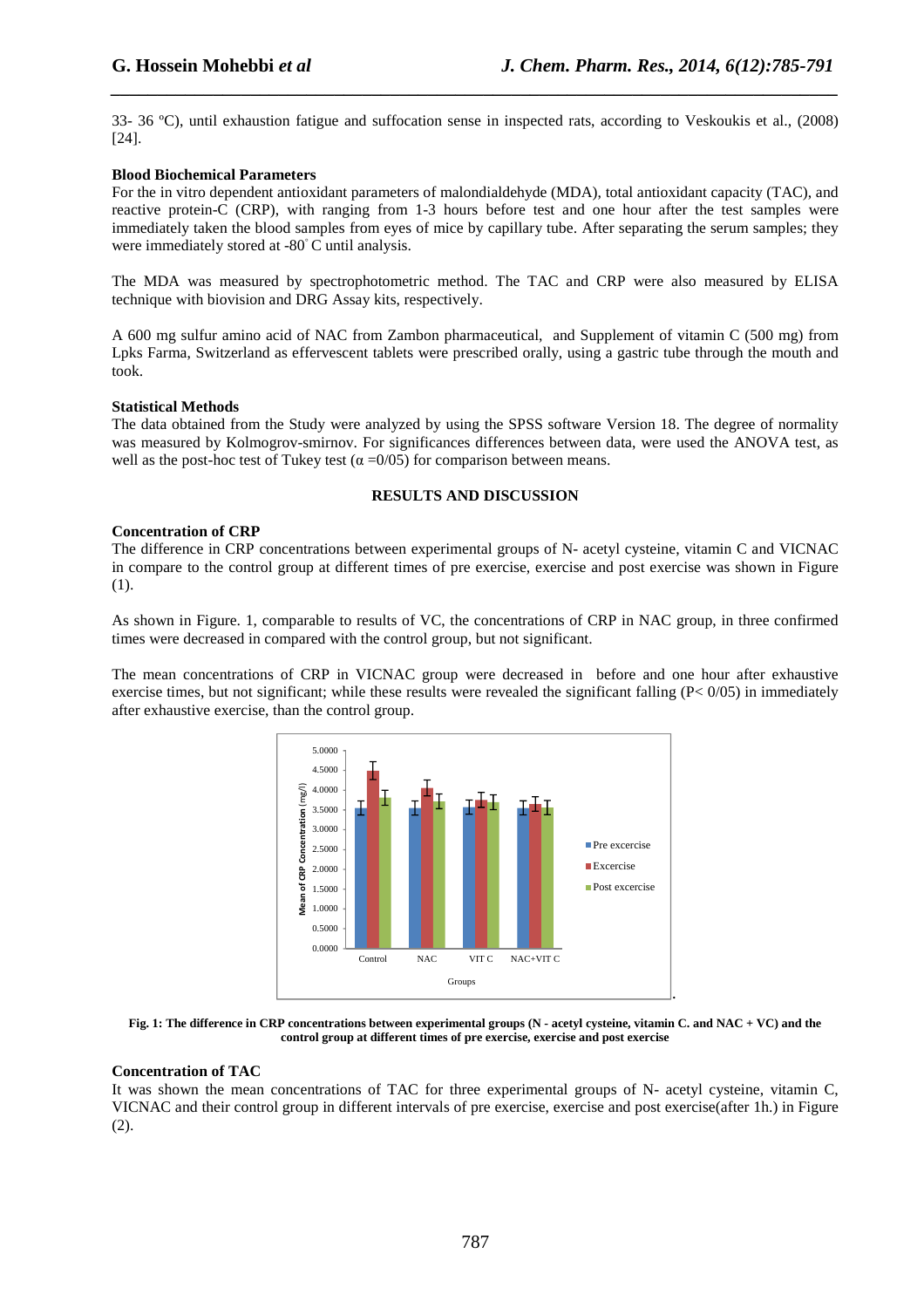

*\_\_\_\_\_\_\_\_\_\_\_\_\_\_\_\_\_\_\_\_\_\_\_\_\_\_\_\_\_\_\_\_\_\_\_\_\_\_\_\_\_\_\_\_\_\_\_\_\_\_\_\_\_\_\_\_\_\_\_\_\_\_\_\_\_\_\_\_\_\_\_\_\_\_\_\_\_\_*

**Fig. 2: The difference in TAC concentrations among three experimental groups of N- acetyl cysteine, vitamin C. and NAC + VC with the control group, every one, at different times of pre exercise, exercise and post exercise** 

According to Figure (2), the mean concentrations of TAC in pre exercise, exercise and post exercise times (vitamin C) were respectively higher, lower and lower than the control group. Their differences were no significances.

The Concentration of TAC in VICNAC group, pre exercise and post exercise (after 1h.) times were respectively higher and lower than the control group. The mean of this amount, was the same in immediately after exhaustive exercise, and the control groups.

 Correspondingly, the mean concentrations of TAC in NAC receiving group in three pre exercise, exercise and post exercise times had a values lower than the control groups. This change in one hour after exhaustive exercise time was significant (P< 0.006) (Figure 2).

#### **Concentration of MDA**

The difference in MDA concentrations between three experimental groups of NAC, vitamin C, and VICNAC in compare to the control group at not the same times of pre exercise, exercise and post exercise was shown in Figure (3).

The MDA concentration in VIC group was increased in pre exercise group, with no significant difference than control group. Furthermore, in both phases of immediately and one hour after exhaustive exercise, had an insignificant decreasing in their MDA concentrations.

This value, in VICNAC group, was increased in before and one hour after exhaustive exercise times than the control group but there was no significant difference; however, in the time of immediately after exhaustive exercise, it was an insignificant decreasing in MDA mean concentration. According to our results, the concentration of lipid peroxidation end product of the malondialdehyde (MDA), in receiving NAC group was increased in pre exercise group, but not significant than control group. This value had an insignificant increasing in one hour after exhaustive exercise time than the control group. Comparably, it indicated a significant decline, in immediately after extensive exercise (P< 0/014).



**Fig. 3: The difference in MDA concentrations between experimental groups (N- acetyl cysteine, vitamin C. and NAC + VC) and the control group at different times of pre exercise, exercise and post exercise**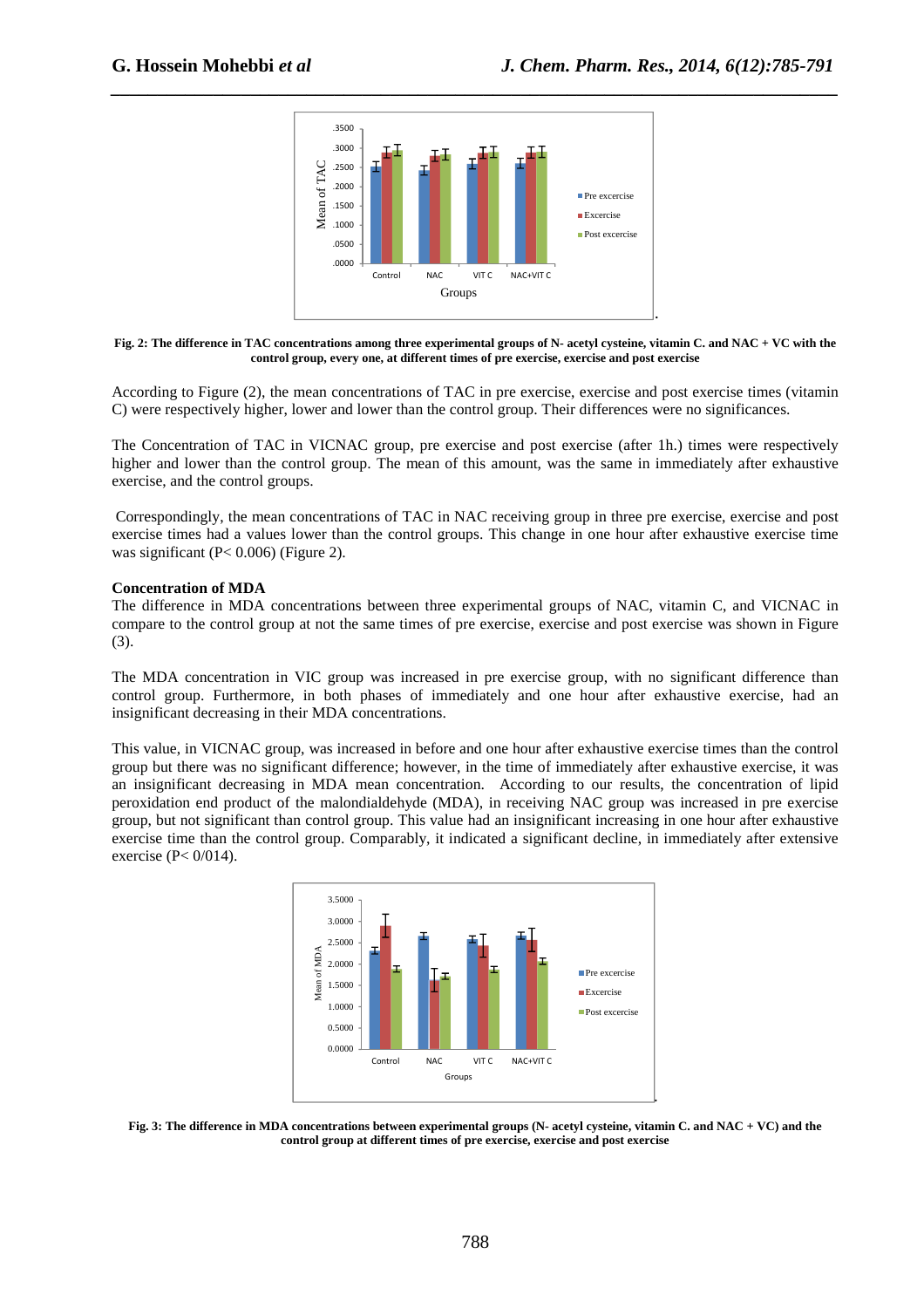Table (1) revealed the mean  $\pm$  SE of serum concentration associated with MDA, TAC and CRP among three groups of NAC , vitamin C, VICNAC and the control group at different intervals of Pre exercise, immediately after exhaustive exercise and Post exercise.

*\_\_\_\_\_\_\_\_\_\_\_\_\_\_\_\_\_\_\_\_\_\_\_\_\_\_\_\_\_\_\_\_\_\_\_\_\_\_\_\_\_\_\_\_\_\_\_\_\_\_\_\_\_\_\_\_\_\_\_\_\_\_\_\_\_\_\_\_\_\_\_\_\_\_\_\_\_\_*

| Table 1: the mean ± SE of serum concentration associated with MDA, TAC and CRP among three groups of NAC, vitamin C, VICNAC |
|-----------------------------------------------------------------------------------------------------------------------------|
| and the control group                                                                                                       |

| Groups         | The research process | <b>MDA</b>      | <b>CRP</b>      | <b>TAC</b>       |
|----------------|----------------------|-----------------|-----------------|------------------|
| <b>Control</b> | Pre exercise         | $2.31 + 0.14$   | $3.55+0.12$     | $0.14 + 0.07$    |
|                | Exercise             | $2.9 + 0.071$   | $4.49 + 0.52$   | $0.28 + 0.02$    |
|                | Post exercise        | $1.88 + 0.26$   | $3.81 + 0.24$   | $0.29 \pm 0.03$  |
| NAC            | Pre exercise         | $2.49 + 0.15$   | $3.54 + 0.24$   | $0.24 + 0.01$    |
|                | Exercise             | $1.62 + 0.27*$  | $4.05+0.13$     | $0.28 + 0.01$    |
|                | Post exercise        | $1.71 \pm 0.53$ | $3.72 \pm 0.14$ | $0.28 \pm 0.05*$ |
| VC             | Pre exercise         | $2.39 \pm 0.31$ | $3.57+0.18$     | $0.25 + 0.05$    |
|                | Exercise             | $2.34 + 0.65$   | $3.75 + 0.18$   | $0.28 + 0.04$    |
|                | Post exercise        | $1.87 \pm 0.14$ | $3.69 \pm 0.15$ | $0.28 \pm 0.04$  |
| VIC NAC        | Pre exercise         | $2.48 \pm 0.22$ | $3.55+0.15$     | $0.26 + 0.02$    |
|                | Exercise             | $2.56 + 0.72$   | $3.65 + 0.15*$  | $0.28 + 0.06$    |
|                | Post exercise        | $2.06 \pm 0.08$ | $3.56 \pm 0.28$ | $0.29 \pm 0.05$  |
|                |                      | * $P < 0/05$    |                 |                  |

During the substantial exercise, whole body oxygen consumption rises up to 20 times, and ROS are generated in excess [14].

Nowadays, Exercise supporters, researchers and academics have become interested to find any resources to help minimize the harmful effects of oxidative stress that are usually associated with extreme exercise [19].

However, its history come back to the distant past; At first, Hugh (1900) in his ergo graphic studies in muscular fatigue and soreness described that exercise induced muscle damage is not a fatigue phenomenon but the consequence of mechanical overload followed by structural and functional muscular changes [25].

Nutritional antioxidants are non-enzymatic compounds, whichever, lipid-soluble compounds like vitamin E, βcarotene, co-enzyme Q10, or the water-soluble compounds like vitamin C, glutathione, and uric acid. They can scavenge ROS into less reactive molecules or inhibit their change into more highly reactive forms, having intra and extracellular sites of action [26].

According to some previous studies, a decline in the volume of oxidative stress can increase health and performance. Thompson et al., in (2001) reported the beneficial effect of prolonged vitamin C supplements on antioxidant defense and recovery from demanding exercise [27].

In a similar study, Khassaf et al., (2003) revealed the beneficial effects of vitamin C supplements on antioxidant defense and stress proteins in human lymphocytes and skeletal muscle [28], as well as a protective effect of acute dose of ascorbic acid against ROS production after extensive exercise in study of Ashton et al. in 1998, that the oxygen radicals in human serum was detected by Electrons spin resonance (ESR) spectroscopic method [29].

Correspondingly, Medved et al (2004) indicated that a decrease in lipid peroxidation following a session of exhaustive exercise with orally N- acetylcysteine supplementation was occurred [17].

Even though, the vitamin C supplementation prior to exercise bouts has met with conflicting results. Study of Connolly et al., (2006) with aim of the effects of 8 days (3 days prior to an exercise bout, and for 5 days after) of vitamin C supplementation on elbow flexor delayed onset muscle soreness (DOMS) to 8 days in compare with placebo ingestion revealed that a vitamin C supplementation protocol of 3 x 1000 mg/day for 8 days is ineffective in protecting against selected markers of DOMS [30].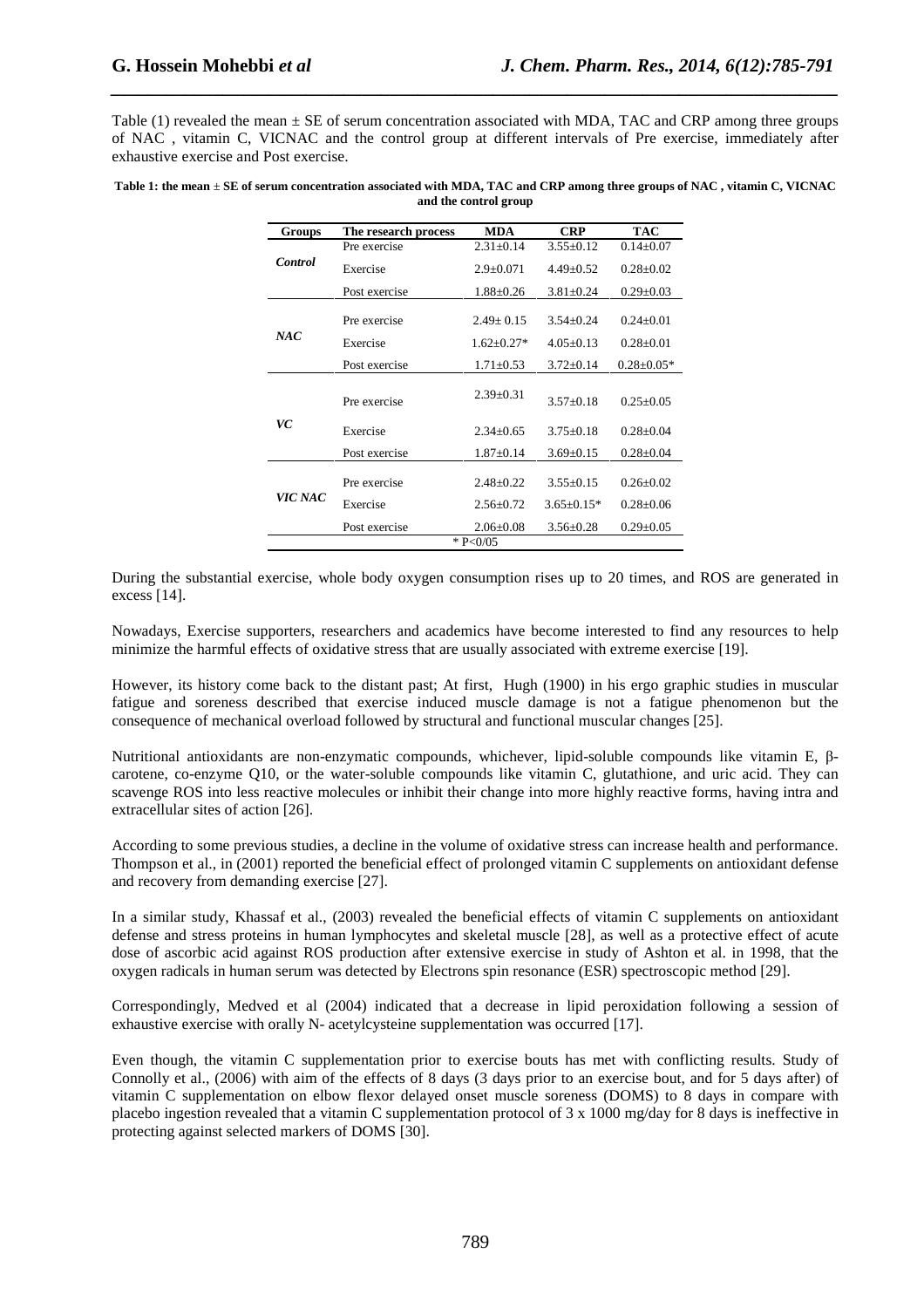Latest study by the Lodhi et al (2012) was made known that unaccompanied vitamin C, cannot reduce the MDA concentration. Likewise, the consumption of one gram of vitamin C in two hours prior to the exercise, does not significant change the level of lipid peroxidation [31], which agrees with the our results.

*\_\_\_\_\_\_\_\_\_\_\_\_\_\_\_\_\_\_\_\_\_\_\_\_\_\_\_\_\_\_\_\_\_\_\_\_\_\_\_\_\_\_\_\_\_\_\_\_\_\_\_\_\_\_\_\_\_\_\_\_\_\_\_\_\_\_\_\_\_\_\_\_\_\_\_\_\_\_*

In study of Yan et al., (2008), an increase in malondialdehyde level after acute aerobic exercise on a treadmill in overweight women, was shown [32].

The mean concentrations of CRP in VICNAC group were decreased in before and one hour after exhaustive exercise times, but not significant;

The findings of current study in NAC and VC supplementations, confirm the results of Davison and Gleeson (2007) on the relationship between physical activities with no significant changes in CRP concentrations in VC supplementation [33]. However, the mean concentrations of CRP in VICNAC group in our study, was shown a significant decreasing  $(P< 0/05)$  in immediately after exhaustive exercise, than the control group.

Interestingly, the findings of Childs et al., (2001) were shown that use vitamin C and NAC simultaneously during exhaustive exercise increases the oxidative stress and ultimately cause "acute inflammation of muscles [34]. Increasing the free metal, fast absorbing the complement and activation of peroxide-producing cells can be reason the greater than before levels of oxidative stress and cell damage in patients receiving complement [34].

Current study was carried out the special effects of supplementation of NAC , vitamin C and VICNAC on reduction of the oxidation and inflammation induced by exhaustive exercise in rats. It was shown the respectable effects of NAC , vitamin C, VICNAC in all stages of our experimental study, however, according to table (1), the significant decrease was observed in the concentration of MDA, immediately after the exhaustive exercise in the group consumed NAC in compared with the control (P  $\leq 0.05$ ); as well as CRP level in VICNAC group (P  $\leq 0.05$ ). There was no significant change in the TAC blood concentration during the study except in the NAC group one hour after exhaustive exercise which was significantly decreased in compared with the control groups (P≤0.05).

 As these controversies, it was suggested that Consumption of these supplements four hours prior to exhaustive exercise increases the production of glutathione and increases the antioxidant ability of the cells, which leads to decreased production of reactive oxygen species and the neutralization of their side effects [12].

## **CONCLUSION**

According to our study, the concentration of TAC in the receiving NAC group had a significant decline in single hour after extensive exercise, as well as the concentration of MDA in indicated group, immediately after extensive exercise. Thoroughly, it can be concluded that the intake of the N– acetyl cysteine as antioxidant supplement, especially before exercise can significantly reduce the oxidative stress induce exhaustive exercises.

## **Acknowledgements**

This research work would not have been possible without the support of many people; therefore, we would like to thank all the people who provided us with the facilities being required and conductive conditions for our works.

#### **REFERENCES**

[1] G Mastorakos; M Pavlatou. *Horm Metab. Res*., **2005**, 37 (9), 577–584.

[2] M Hoene; H Franken; L Fritsche; R Lehmann; AK Pohl; HU Häring; A Zell; ED Schleicher; C Weigert. *Diabetologia*., **2010**, 53(6),1131-41.

[3] M Malaguti; C Angeloni; N Garatachea; M Baldini; E Leoncini; PS Collado; G Teti; M Falconi; J Gonzalez-Gallego; S Hrelia. *J. Appl. Physiol*., **2009**, 107(4), 1028-36.

[4] CA Gobatto; MA de Mello; CY Sibuya; JR de Azevedo; LA dos Santos; E Kokubun. *Comp. Biochem. Physiol. A. Mol. Integr. Physiol*., **2001**, 130(1), 21-7.

[5] HM Alessio; AE Hagerman; BK Fulkerson; J Ambrose; RE Rice; RL Wiley. *Med. Sci. Sports. Exerc*., **2000**, 32(9), 1576-81.

[6] N Boulc; G Kenny; E Haddad; G Wells; R Sigal. *J.A.M.A*., **2003**, 46(8), 1071-1081.

[7] NC Dixon; TL Hurst; DC Talbot; RM Tyrrell; D Thompson. *Metabolism*., **2013**, 62(3), 361-8.

[8] MC Fogarty; CM Hughes; G Burke; JC Brown; TR Trinick; E Duly; DM Bailey; GW Davison. *Environ. Mol. Mutagen*., **2011**, 52(1), 35-42.

[9] TM Liu; YL Zhang. *Zhon. Y. Y. Shen. Li Xu. Za Zhi*. **2012**, 28(1), 34-7.

[10] SK Powers; MJ Jackson. *Physiol. Rev*., **2008**, 88(4), 1243–76.